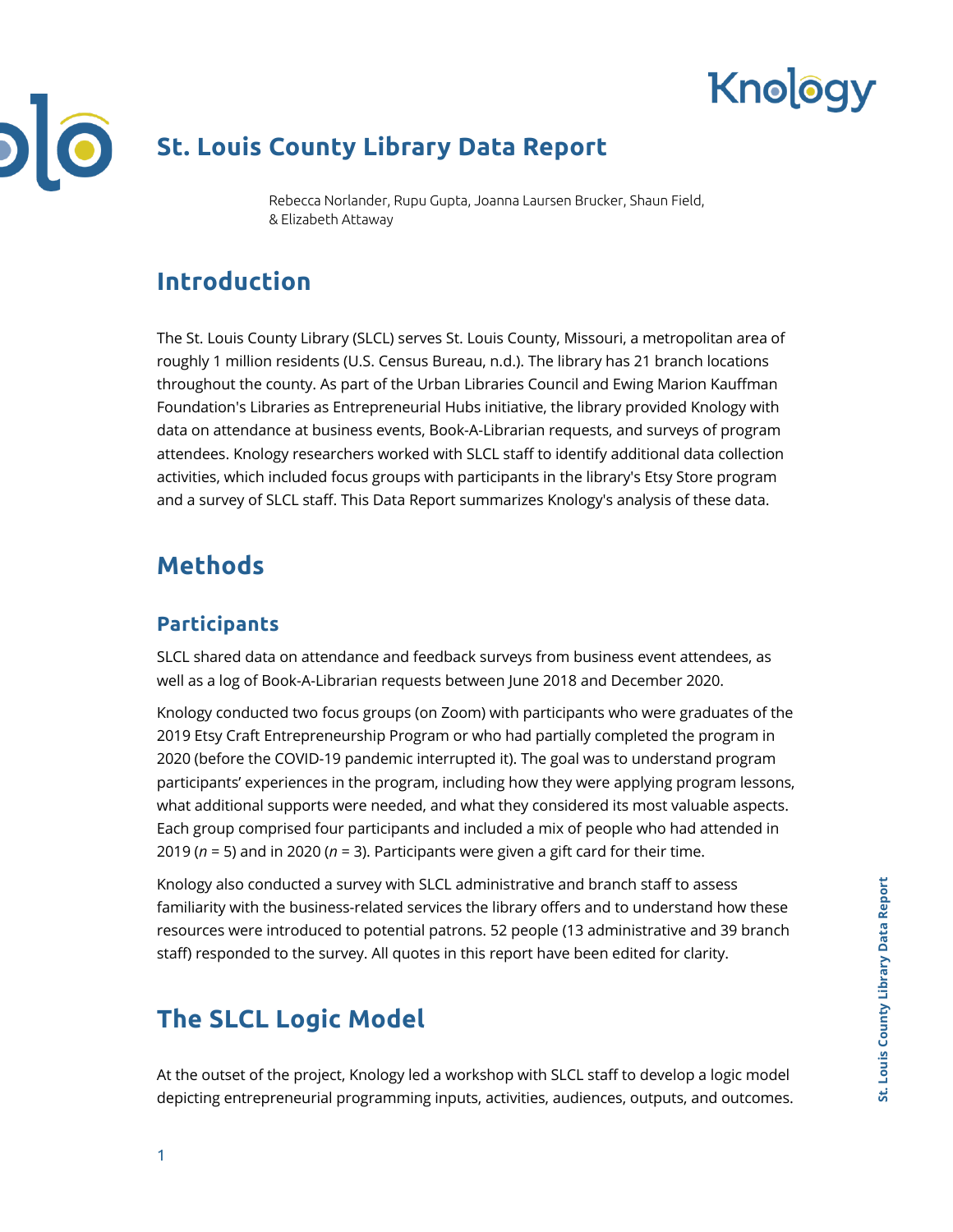| ı |
|---|
|   |
|   |
| l |
|   |
|   |
| ١ |
|   |
|   |
| ١ |
|   |
|   |
|   |
|   |
|   |
| ı |
| j |
|   |
|   |
|   |
|   |
|   |
|   |
| ١ |
| ١ |
|   |
|   |
|   |
|   |
|   |

|                                          | Goal: To create a more inclusive and sustainable entrepreneurial ecosystem in which The Public Library is a key player in developing |                                         | entrepreneurship capacity in the community. |                                                                                                    |                                                                                                   |                                                                                                                   |
|------------------------------------------|--------------------------------------------------------------------------------------------------------------------------------------|-----------------------------------------|---------------------------------------------|----------------------------------------------------------------------------------------------------|---------------------------------------------------------------------------------------------------|-------------------------------------------------------------------------------------------------------------------|
| <b>INPUTS</b>                            | <b>ACTIVITIES</b>                                                                                                                    | <b>AUDIENCES</b>                        |                                             | <b>OUTPUTS</b>                                                                                     |                                                                                                   | <b>OUTCOMES</b>                                                                                                   |
|                                          |                                                                                                                                      | Primary                                 | Secondary                                   | Short-Term                                                                                         | Long-Term                                                                                         |                                                                                                                   |
| Partnerships                             | Classes / Workshops<br>Entrepreneurship<br>Single Classes<br>Series Classes<br>$\bullet$                                             |                                         |                                             | Entrepreneurship<br># of Attendees:<br>encounters:<br>· Workshops                                  | # of business plans<br>Growth in Small<br>Community<br><b>Business</b>                            | Increase in community<br>NPO or small business<br>knowledge of how to<br>start and sustain a                      |
| Trained Library<br>Staff                 | sessions (in-person &<br>(BAL) one-on-one<br>Book a Librarian                                                                        | Entrepreneurs &<br>Start-Ups &          | Community<br>Ecosystem<br><b>Business</b>   | # of Engagements:<br>· Outreach<br>·Classes<br>· Expos<br>$-BAL$                                   | # of businesses/ NPO<br>written/ NPO articles<br>created/registered<br>participants<br>written by | businesses being<br>Increase in small<br>sustained in the<br>community                                            |
| Meetings Space<br>Physical)<br>Virtual / | <b>Outreach Visits</b><br>remote options)                                                                                            | Underserved<br>Women<br>POC<br>POS<br>z | General Library                             | .# of topics covered in<br>offered and at which<br>.# of BAL requests<br># of programs<br>branches | Increased funding for<br>by participants<br>our patrons                                           | Increase in minority<br>and women owned<br>businesses in<br>community                                             |
| Collections &<br>Resources               | Expos & Networking<br>Opportunities                                                                                                  | ESOs                                    | Staff                                       | # of phone calls,<br>.# of outreach<br>engagements<br>chats, visits<br>BALS                        | library training i.e.,<br>% Growth after a<br>staff, sales, etc.<br>Recognition<br>Program        | Increased community<br>in business education<br>resource and partner<br>library as a business<br>understanding of |
| Promotional<br>Technology                | <b>Collaboration with</b><br>across the system<br>other libraries                                                                    | <b>Being Trained</b><br>Library Staff   | Administration<br>Library Board<br>pue      | .# of database uses<br># of social media<br>.# of requests for<br>Program Reach<br>mentions        | from Admin/Board<br>.# of new outreach<br>· New partnerships<br>· Increased budget<br>formed      | Increased confidence<br>support business<br>by library staff to<br>development                                    |
| Materials                                | Library Staff<br>Training                                                                                                            |                                         |                                             | .# of displays created<br>.# of staff trained<br>Staff Engaged?<br>outreach visit                  | sites that come                                                                                   | Acknowledgement of<br>library as business<br>resource                                                             |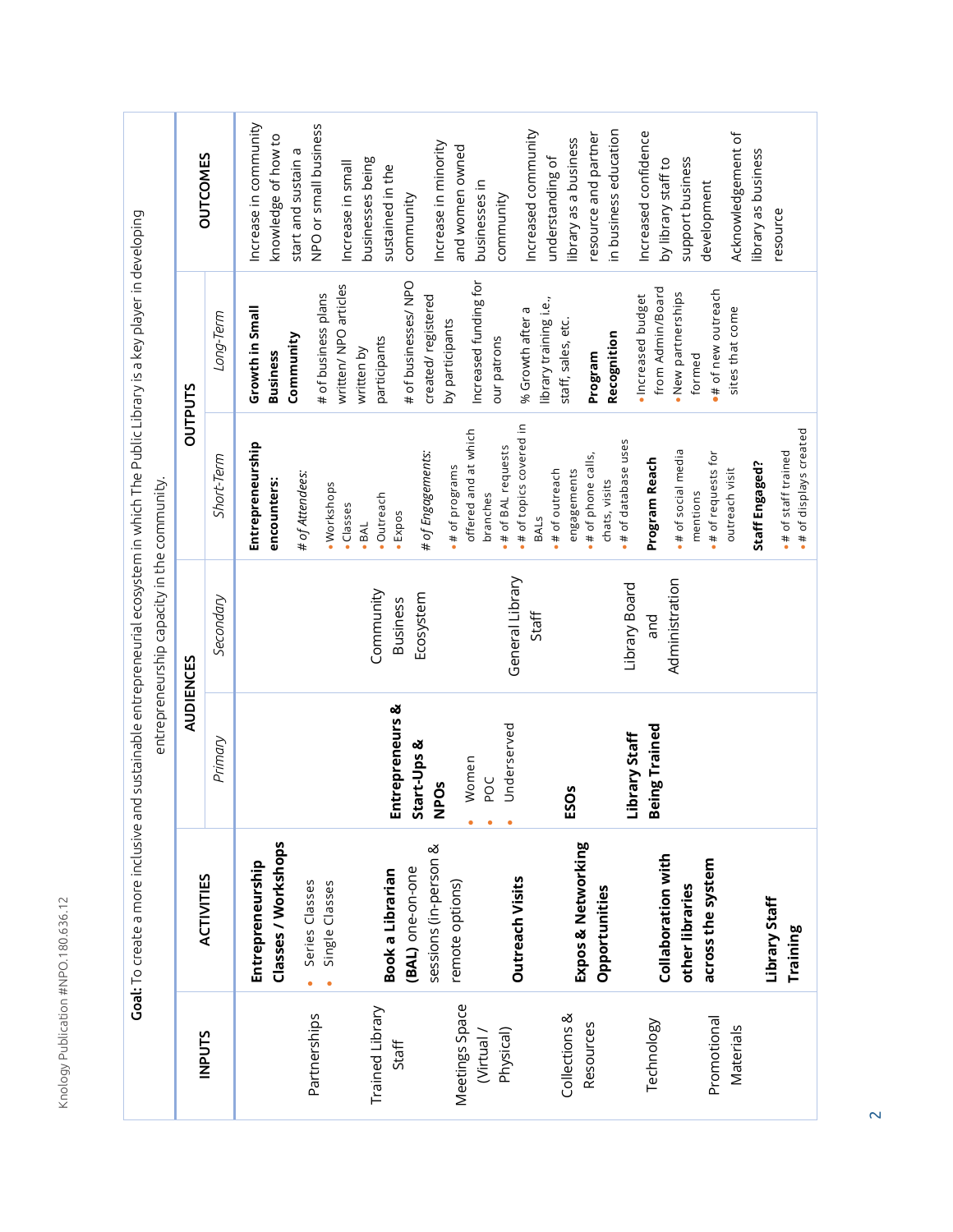## **Results**

### **Summary of Pre-existing Library Data**

#### **Attendance**

SLCL provided attendance statistics for in-library presentations (including the Small Business and Nonprofit Expo held in December each year), outreach events, and Book-A-Librarian (BAL) sessions. BAL data were recorded in units of 30 minutes/person.

The Expo is by far the most highly attended in-library event each year, drawing several hundred people. Other in-library presentations averaged around 20 attendees per event.

All events (presentation & outreach), including BAL session time, experienced an increase in attendance in 2016, a trend that has continued. The highest attendance on record was in 2019, and continued growth appeared on track in early 2020 before the library closed due to COVID-19.

#### **Surveys**

Feedback on Book-A-Librarian sessions and library events was resoundingly positive, with an average rating of 4.71 out of 5 (*n* = 66). Out of 93 total respondents to post-event surveys, over half were women (*n* = 57), and around one-third (*n* = 32) described their business (or potential business) as minority-owned. Most had started or planned to start a for-profit business, but nonprofit (potential) owners also attended. In response to a question about the greatest assets for their organization, 64 respondents included "Free resources (the library, business plan templates, mentoring services, classes)" among their selections.

Among the largest challenges respondents reported were Business Plans (*n* = 50), Marketing/Advertising (*n* = 43), Business Growth (*n* = 39), and Funding (*n* = 35). Networking, Time Management, and Accounting were also selected by between 20-30 respondents.

Participants in Book-A-Librarian sessions (a total of 189 feedback forms between April 2018 and October 2020) gave glowing reviews of the librarians they had spoken with and the advice they had received.

#### **Book a Librarian**

A researcher identified business/nonprofit related Book a Librarian requests and coded them for content: 88 requests were found from June-December 2018; 305 from January-December 2019; and 127 from January-December 2020. (The number of BAL requests does not correspond to the number of 30 minute/person "blocks" recorded in the business programs data sheet, as time spent varied according to individual needs).

Most requests mentioned one or more specific reasons for requesting a session. Around 40% of BAL requests concerned market research for a business/nonprofit using the library's databases. Other common requests were help finding grants or funding (around 20% in 2019, and around 28% in 2020) and help with a business plan (around 10% mentioned this).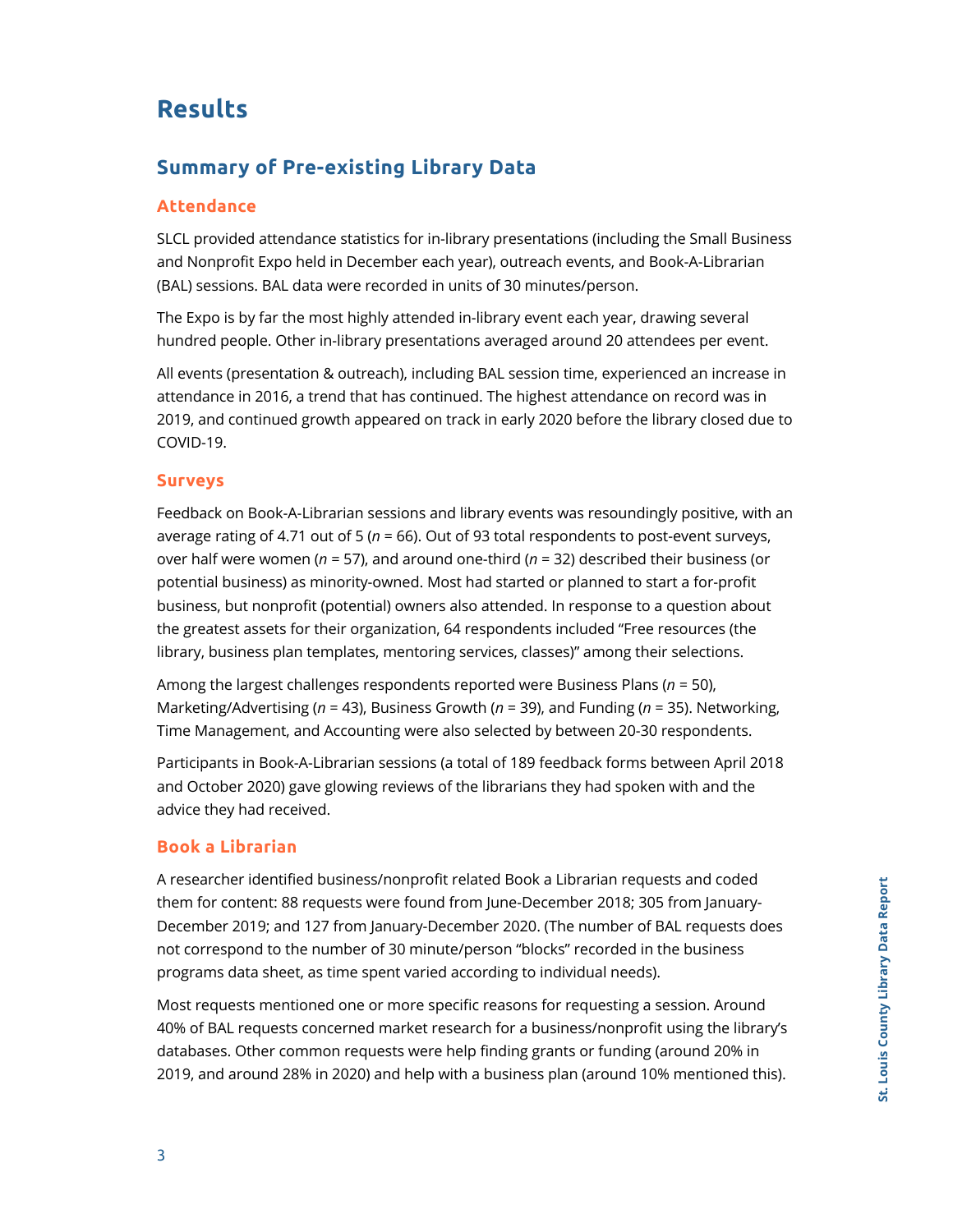Over the course of the entire request period, 474 requestors answered the question "How did you hear about BAL"? Nearly half (*n* = 207) answered "Library Staff," while another 25% (*n* = 117) chose either "A Program at the Library" or mentioned one of the library's partnerprograms (WIBO, SCORE, etc.).

### **Etsy Craft Entrepreneurship Focus Groups**

#### **Interest in the library and library programming**

Most participants expressed interest in wanting to learn how to start a business to sell items that aligned with their artistic interests. One of them had tried Etsy on their own but wanted to learn how to use it better.

Another person who was interested in Etsy as an option for their family business used SLCL's Ask a Librarian service to learn about it. That library staff member then told them about the library's plans to offer an Etsy program.

One person was hoping to gain an "*intro to small business*" that they hoped would also be applicable to other options like Facebook Marketplace. Another became interested in the program because "*people were talking about it.*"

One person mentioned being intrigued by entrepreneurship ideas and felt that the program was an important way to test the waters.

#### **Entrepreneurial background**

Participants came to the program with varying levels of experience. Some participants had attended multiple workshops across the city (one participant mentioned learning about legal issues related to arts programming), while others were new to entrepreneurship. One person mentioned starting a nonprofit and later closing it, which proved to be a learning experience. Another person already had a business website, was familiar with the pricing of goods, and had attended a business program offered by a local technology focused center. Another person knew the basics of branding and how to figure out cost of goods from their work at a non-profit that had recently rebranded. However, most participants reported that they lacked experience with marketing their products and understanding the step-by-step processes involved.

Two participants were already familiar with Etsy, one as a buyer and one as a seller. The person who was already selling goods on Etsy described the decision-making process involved in choosing between Etsy and eBay as platforms.

#### **Social experiences**

A key takeaway for participants, especially the 2019 attendees, was the social experience of engaging with other "*like-minded people.*" This was described as uplifting, helpful, and energizing. Participants appreciated the shared learning that happened through the collective wisdom of the program. As one person described below:

"*What I appreciated about the classes was listening and learning from other people. I did a lot of nodding in that class. Randomly people would share their mistakes. I learned a lot from people's comments and what the presenter shared too.*"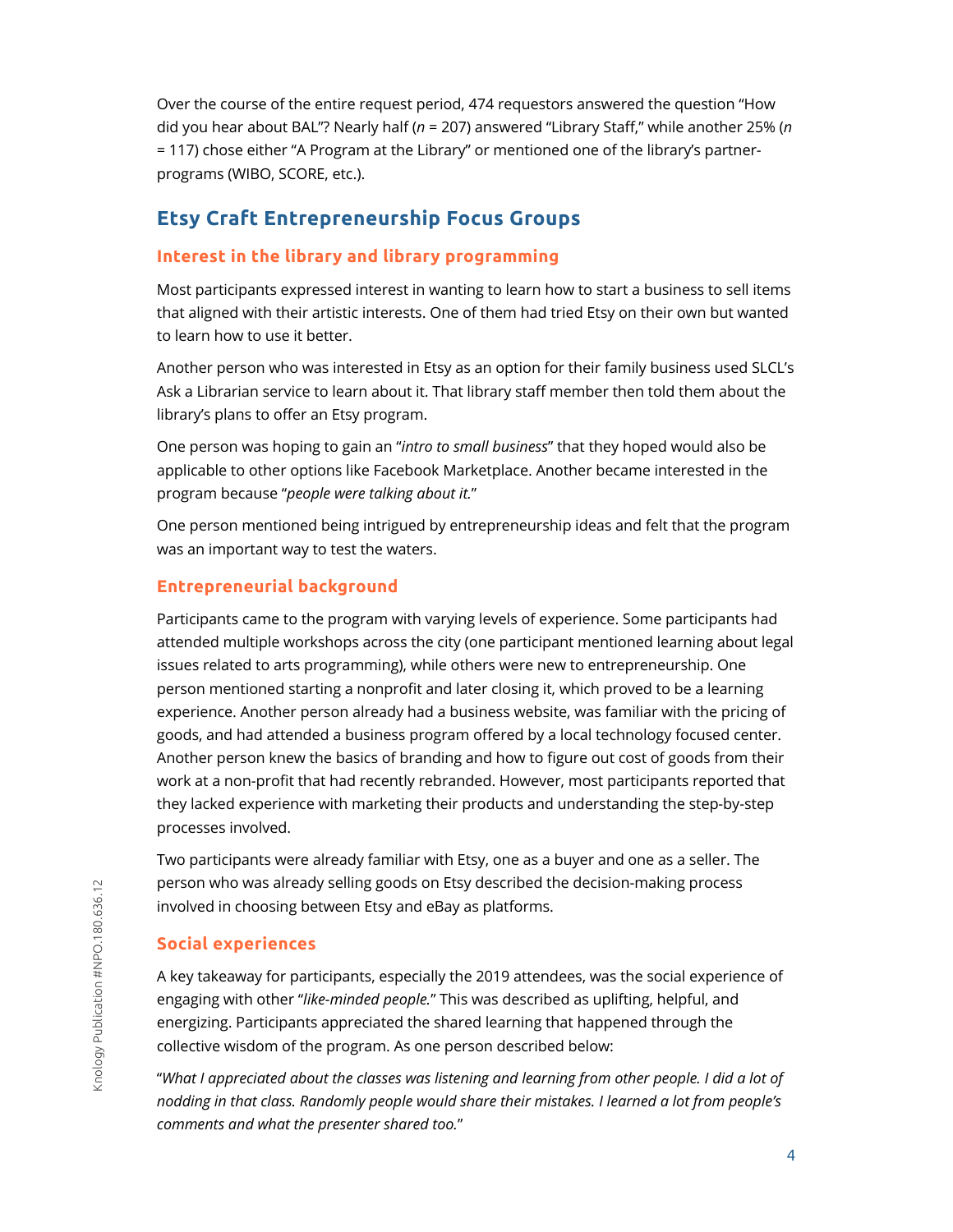#### **Entrepreneurial understandings**

Participants from both the 2019 and 2020 cohorts mentioned *learning about the various aspects of running a business.* This occurred even for a participant who already had a business registered as an LLC. For them, selling was the hard part and the class had successfully filled that gap. Another person felt she had developed a mindset to "*begin where you are,*" not to expect perfection at first, and to persist in their actions. The accountability of having a class to attend made a big difference in their motivation to continue.

Some described learning about the Etsy platform specifically, including how selling on Etsy works and how to set up a profile. This was the main takeaway for those in the 2020 cohort, who had only attended one introductory class before the rest were cancelled because of the pandemic.

Another person appreciated learning about the realities of running a business, including what was needed for minimum profits and how to make a living. In the process they realized entrepreneurship was not a strength of theirs, and they appreciated gaining a realistic understanding of what it means to be an entrepreneur. They owed this learning to library services overall, as they described below:

"*What I like most about it was not what I learned from the teacher, but what I learned from the library, and how all these services they offer to the Small Business program and how they could get in touch with lawyers, and how they can help you with research for marketing. So, you can find your SEOs and things like that that I found really interesting, because I knew that I could take that information into other fields. And not just for Etsy. And I think that's what I learned.*"

Others described *developing skills for the future*, as one respondent described here:

"*Overall, what I value most was being able to do it, and learn it, and know that I have that in my wheelhouse for the future. As I move in and out of trying different things, I might yet come back to it. And I'll know how to do it. And I'll be able to use that as an experience just to help as I try to find ways to supplement my income.*"

The *instructor's guidance* was central to participants' learning. A 2019 participant described the instructor as "*a serial entrepreneur*" with lots of experience who brought the curriculum to life and was an "*unending fountain of knowledge.*" The instructor was credited with advice about not aiming for perfection and acknowledging that they would get better in time as their work and understanding progressed.

The instructor's transparency and realistic depiction of small business ownership was appreciated by people from both cohorts. One participant especially appreciated the instructor's knowledge about market systems, and how marketing and advertising were essential to success. Another mentioned that the instructor was especially knowledgeable about copyrights and protecting one's store.

Although packets of information were shared as part of the program, a couple participants from both cohorts felt that the instructors' advice on how to prioritize information was more memorable.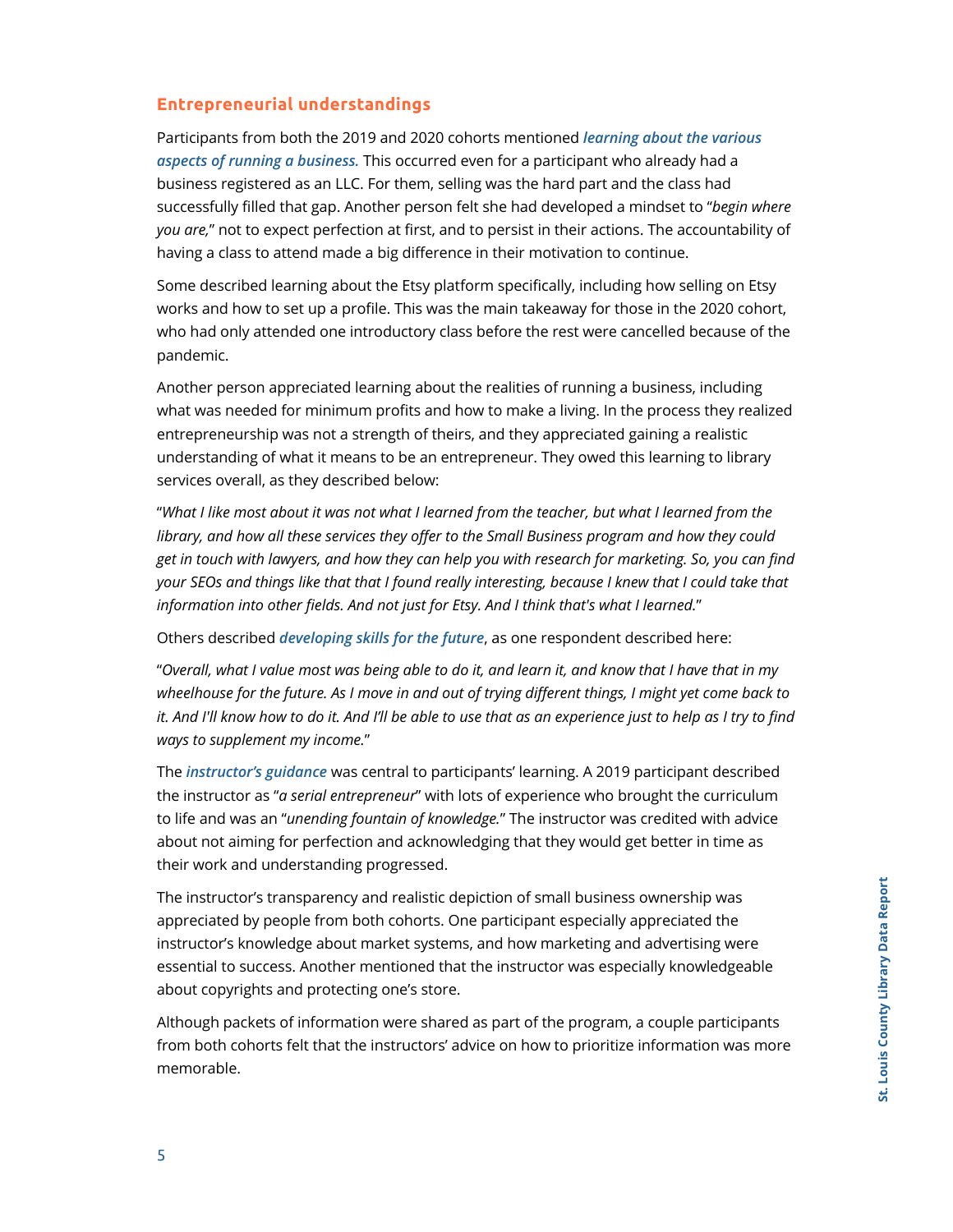#### **Programming challenges and supports**

Those in the 2019 cohort described a *need for continuity and a community.* Once the course ended, they felt cut off from its supportive environment and would have appreciated opportunities to reconnect and continue to communicate together. Similarly, interest was expressed in continuing to connect virtually after the course was over.

Those in the 2020 cohort expressed a similar concern after the class got postponed. One of them had reached out a few times to check if it would go online, but didn't receive any communication about options for follow-up.

Two 2019-cohort participants (one considering small business ownership and one who already had a small business) described finding it hard to decide how they wanted to portray their work on Etsy. They felt the instructor's input and encouragement to experiment was helpful, but that the final decision was left up to them.

Despite the instructor's help with information on copyright and protecting one's store, a couple of participants felt it would have been great to have a copyright lawyer fill in the information gaps and provide definitive answers to questions.

Two participants found the timing and schedule difficult, as they were balancing child care or other employment while taking the class. One of them suggested breaking the class into two three-week segments with a check-in for accountability in between, rather than six consecutive weeks. However, they also acknowledged that while having class every week was difficult for them, it might make it easier for others to "get momentum."

#### **Entrepreneurial ecosystem**

Compared to SLCL's Etsy program, other classes and programs participants had attended were more focused on marketing, including leveraging social media. These *other programs offered helpful features*, including more information on legal issues, specifics on accounting, and opportunities for peer feedback through a Facebook group. Although SLCL's program offered a Facebook group, it included people from different classes, and engagement was limited.

Nonetheless, participants valued the Etsy program for the *knowledge provided about the Etsy platform*, including how the platform worked and how to create a brand for one's business. Participants described it as a niche program and a "*slam dunk*" for Etsy-specific information. Some reported that their experience met their expectations.

One participant thought it was especially helpful for those who had a product ready and had the time – in this case, they could "*could go from no store to a finished store in this course ... it's a specific class about how to create a brand and promote yourself on this site.*" This was reinforced by another participant who, despite not having a product to sell, appreciated what they learned about Etsy.

Participants appreciated that the library program was a *free introduction* to Etsy. They mentioned similar programs they were aware of that required payment.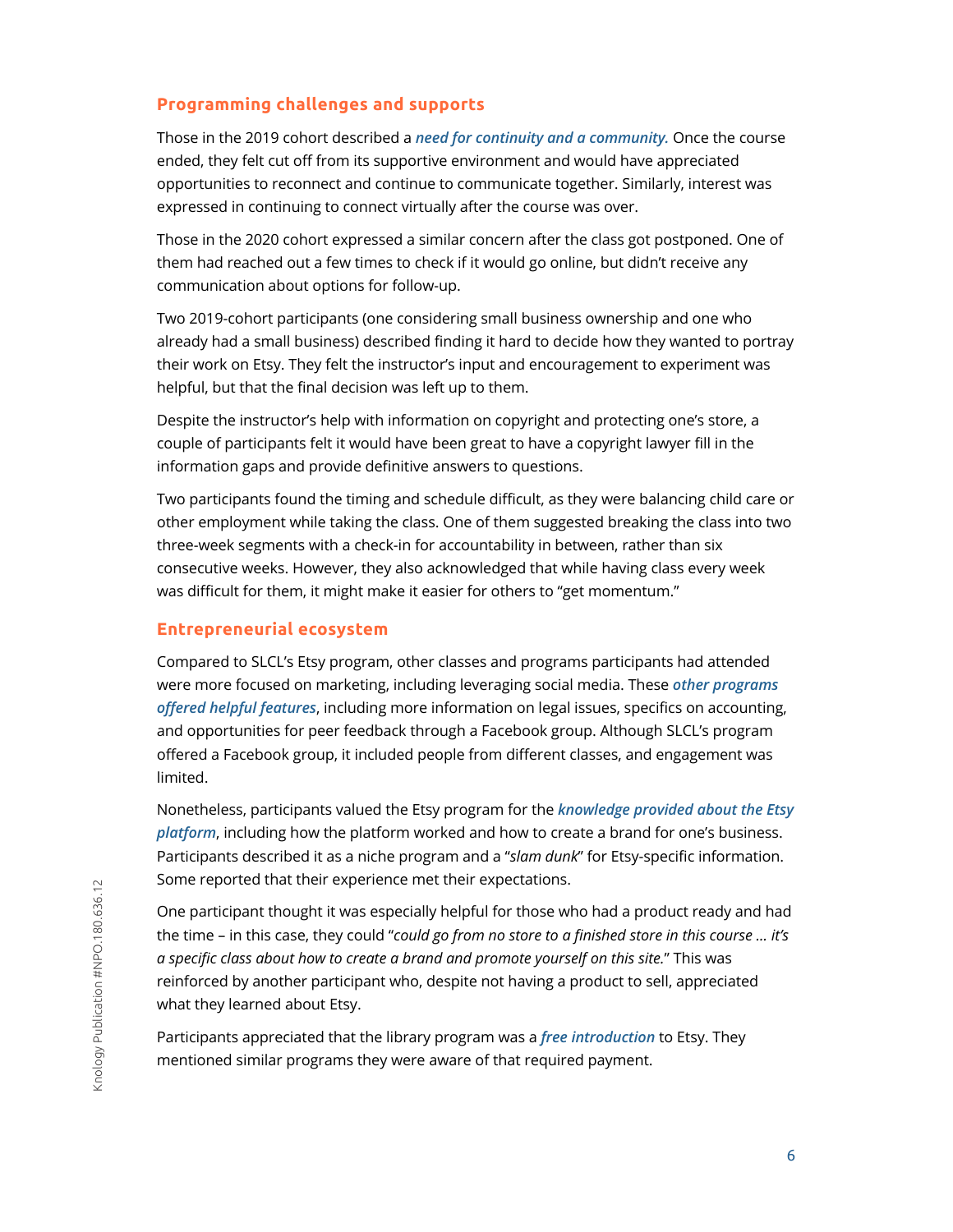#### **Implementing program lessons**

Across the two cohorts, most participants described not moving forward on their entrepreneurial journey at the time of the focus groups for *personal reasons* (e.g., work-life balance), *lack of resources* (e.g., time and money), or *by choice*. The challenges were concisely summarized by a participant: "*You're starting at the bottom and you want to go to the top and right now you don't have that ability*."

One person felt they would have been able to use what they learned about Etsy if there had been more classes, but they were moving to a different platform. A 2020 participant reported that they were not yet ready to move forward, especially while adjusting to life during the pandemic, but that in a year they might be able to spend some time every weekend to advance their entrepreneurial goals. They specifically mentioned that "*external inspiration*" would be helpful.

Another participant had learned that entrepreneurship was not for them once they realized how much time and effort was required. The market for the craft they were interested in was already oversaturated, and they felt they could not focus on creating a niche product without the time or financial support that they did not have.

Apart from the 2020 cohort whose classes were cancelled, two participants from the 2019 cohort described *how the pandemic factored into their future entrepreneurial work.* One felt the knowledge they had gained about running an online business would be helpful in a time when a lot of work was happening virtually, but that setting up an Etsy shop would require them to figure out storing and shipping items. The other person felt they could have been better prepared to cater to new online consumers during the pandemic but were unable to focus on growing their business at the time.

#### **Future entrepreneurial goals**

Participants were enthusiastic about implementing what they had learned from the program in the future. They identified *information on copyright issues and advice about the seasonal variation in selling products, knowing your audience, and creating a brand* as valuable to their long-term efforts. One participant cannot quit their day job at the moment and described needing to figure out *how to keep their business strategy small and simple*. They reported that the resources provided as part of the Etsy program would help with this. Another person felt they could apply what they had learned about branding and audiences in their full-time job, as well as their own business.

Those with existing businesses (across both cohorts) described slightly different experiences. One of them has "*big dreams"* for their Etsy business and hoped it would be able to support their parents in retirement. The course had *informed their pricing strategy*, and they revisited every aspect of their product and reconsidered its true cost to ensure the product would be profitable:

"*For example, one of the exercises was about figuring out your pricing, and really being clear on the cost of all the materials that go into the item. And I remember after that class, I went to the craft room, and I put sticky notes on everything. I was, like, when I use this pack of paper, it costs this, so then divided by … I went crazy. I put the prices everywhere, so that I could have a better*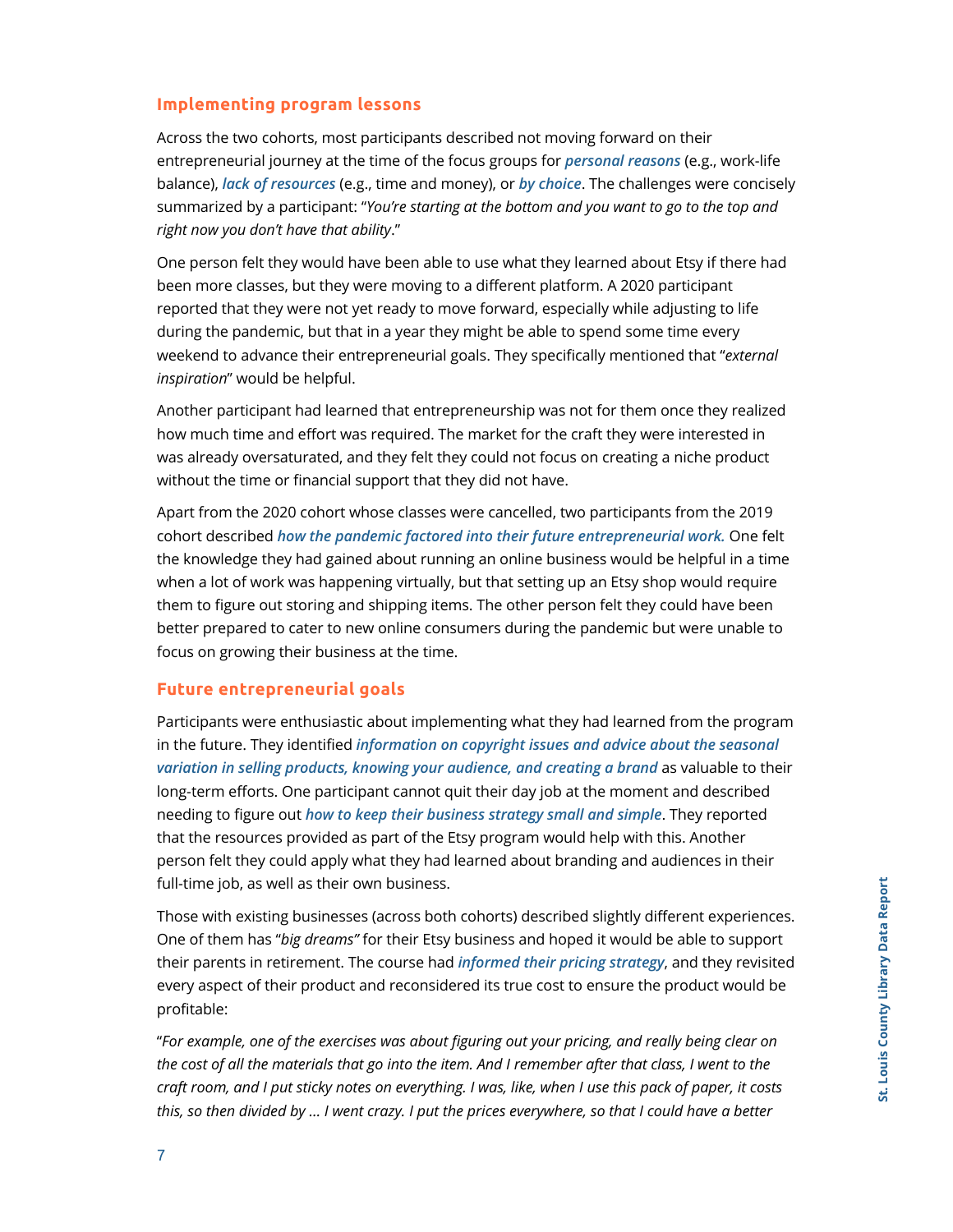*understanding. And it actually helped me be a little bit more realistic. Like, 'Okay, if I really want to make money, I need to rethink some things!*'"

Another existing business owner was enthusiastic about how they would *now be able to revise their marketing strategy, including advertising*. It was a major lightbulb moment for them in the class and they know now that they cannot "*sell without advertising. Because without being able to go in person to markets, you have to do social media. Advertising is definitely part of the money.*"

#### **Perceptions of the library**

In general participants felt that the library operated as a support system. This included a general sense that the library was a helpful resource providing online classes, mobile hotspots, books, and printing, and that the catalog system allowed them to search other libraries for items not available at SLCL.

#### **Future library support**

Those in the 2020 cohort were especially interested in *virtual classes for the Etsy program* and picking up where they left off after the course had been canceled. Several were surprised to learn that the library had, in fact, moved classes online, and one referenced a positive experience getting research help from a librarian online as an example that this format was effective in addressing program participants' needs.

Participants provided suggestions for ways the library could increase support for them and similar entrepreneurs. They were interested in *classes around specialized topics* and gave examples of business-related concerns for startups, including courses about promoting people of color and women entrepreneurs.

"*I was thinking about how, during the Zoom call, we are all diverse, and we're all women. And I think having classes and sessions talking about women and diversity in business, specifically, would be fantastic. I think that promoting diversity in entrepreneurial spaces, as well as promoting women in business, would also be fantastic.*"

Other *topics and resources of interest* included accounting, branding and marketing, social media, managing inventory, managing people, and access to IP lawyers for basic introductory information as well as answers to specific questions. There was consensus in one of the focus groups that the program had not explored opportunities to highlight the range of social media options, as one participant explained:

"*There are way too many platforms coming out that people don't know how to use for their business. The library sticks to the basics of business but we're missing this huge thing. Google loves to come in and teach you anything, free of charge. I'm sure Google and Facebook would partner with you. Advertising and marketing with social media is a huge thing.*"

There was strong interest in being *connected to others in their cohort group* for learning, networking, accountability, and peer support in general. One participant echoed others' comments in their focus group, offering this concrete suggestion:

*"If there was some standing meeting that any Etsy alum can just attend - like the first Saturday of the month, we reserved a room for you, if you just want to come hang-out and get some*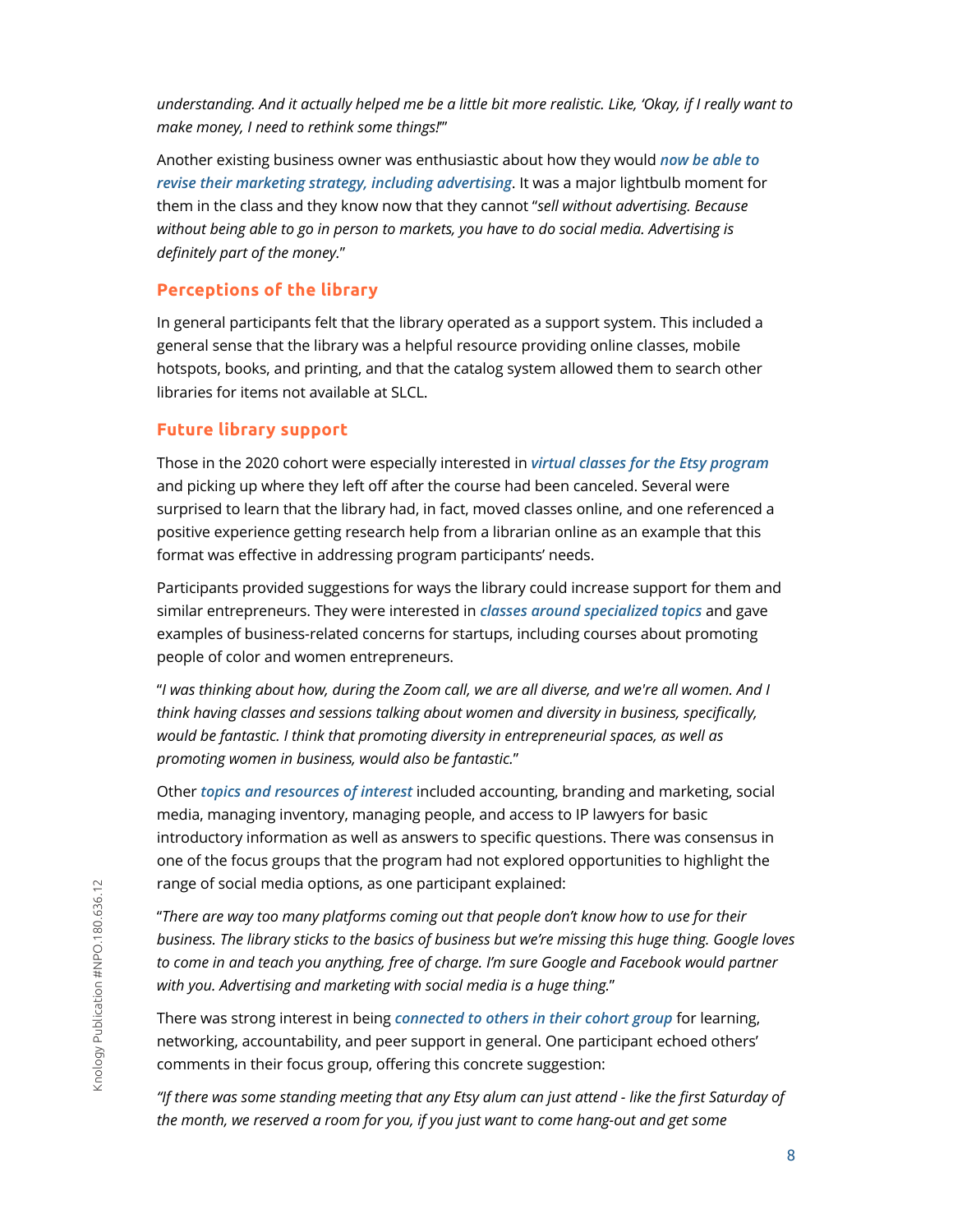*inspiration. Even just having some dedicated space and having some accountability would be helpful. I do things when I'm in a social group, like a cohort. So, if I told that person [that] I was going to do this one thing, then the next time I see her I want to have done it, you know what I mean. This could just be a simple way for them to keep it alive."*

Another person had a suggestion for virtual connections - a starter question could be posed to initiate conservation with other people in similar circumstances.

### **Library Staff Survey**

Overall, around half (*n* = 27) of the 52 respondents to the survey were familiar with the library's entrepreneurship resources and services but had not been directly involved with them. Two supported entrepreneurs directly. Among the 13 administrative staff, 8 were familiar but not directly involved, while one was directly involved in the library's entrepreneurship programming. Among the 39 branch library staff, 19 were familiar but not directly involved, while one was directly involved in the library's entrepreneurship programming. The other 18 did not know much about the entrepreneur programming. Table 1 presents data on overall staff familiarity with library programs and services.

| Answer Response                                             |    | ℅   |
|-------------------------------------------------------------|----|-----|
| I don't know much about these.                              | フフ | 42% |
| I know about these but have not been directly involved.     | 27 | 52% |
| I have directly supported entrepreneurs in some way at SLCL |    | 4%  |

Table 1. Overall familiarity with programming and services (*N* = 52)

Note. One respondent selected "Other (Please describe):" but did not add any additional information.

#### **Supporting potential entrepreneurs**

Respondents were asked an open-ended question about how they would support patrons in a variety of situations. If approached by a patron who "*tells you they are considering starting a business and are looking for resources that might help them*," 12 of 46 responses mentioned making attempts to help the patron directly, while 35 described directing the user to a different information source in the library.

The most common resources respondents said they would recommend to users were the Small Business Resources section of the library's website (*n* = 27) and the Reference Department (*n* = 14), which houses the Small Business Resource Center. Four respondents said they would mention the Book-A-Librarian service, which is the library's main avenue for business support during the pandemic, while eight mentioned directing patrons to print materials in the library. Table 2 presents data on the ways a respondent would support a patron interested in entrepreneurship.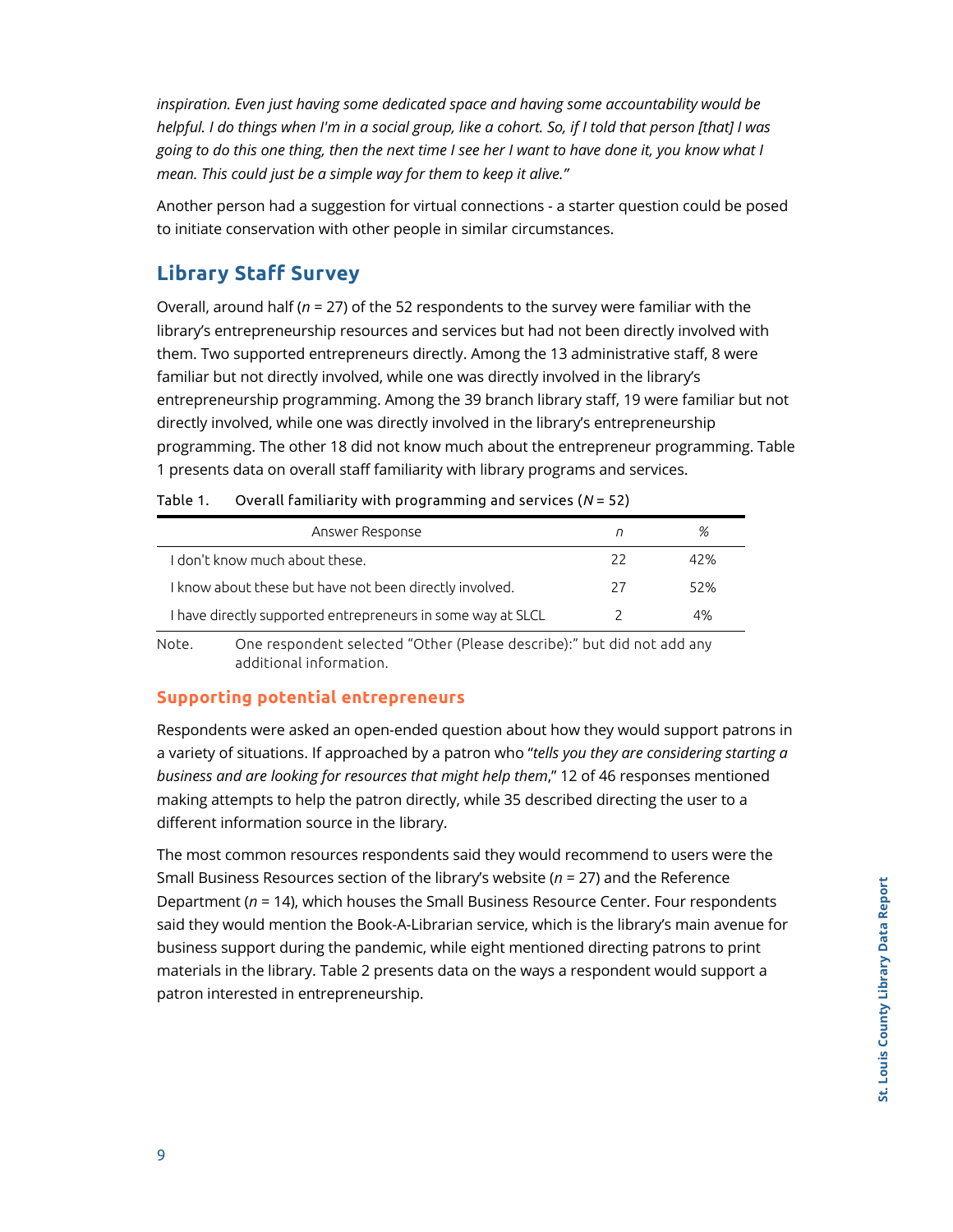|                                                                    | n  |
|--------------------------------------------------------------------|----|
| Direct them to the SLCL online website (programs, resources, etc.) | 27 |
| Direct them to the reference department                            | 14 |
| Direct them to print materials (books, etc.)                       | 8  |
| Direct them to "Book a librarian"                                  | 4  |
| Direct them to nonspecific/general resources                       | 4  |

#### Table 2. Ways in which a respondent would direct someone who is *considering starting a business and looking for resources*. (*N* = 46)

Similarly, in response to a patron who "*is interested in learning how to use the library to find information about starting a business"* most staff members were able to provide help or tell the patron where to look. The library's website remained the most common place recommended to users (*n* = 25), followed by the Reference Department (*n* = 17) or Book-A-Librarian (*n* = 7). Table 3 presents these data.

Table 3. Ways in which a respondent would direct someone who is *interested in learning how to use the library to find information about starting a business.* (*N* = 47)

|                                                                    | n  |  |
|--------------------------------------------------------------------|----|--|
| Direct them to the SLCL online website (programs, resources, etc.) | 25 |  |
| Direct them to the reference department                            | 17 |  |
| Direct them to "Book a librarian"                                  |    |  |
| Direct them to print materials (books, etc.)                       |    |  |

Examining Table 3, those who were less familiar with the programs and services were more likely to refer patrons to print material  $(n = 4)$ . Those who knew about the entrepreneurial programs were unsurprisingly more likely to refer to the online website or reference department.

Finally, in response to a patron who "*is considering starting a business and looking for resources,"* 28 of the 48 respondents would send them to the Reference Department and 13 would recommend Book-A-Librarian. An additional eight respondents said they would send the user to a Small Business Ambassador - a staff member trained several years ago to handle business-related requests. Table 4 presents these data.

|                                                                                                                  | П  |  |
|------------------------------------------------------------------------------------------------------------------|----|--|
| Direct them to the reference department                                                                          | 28 |  |
| Direct them to "Book a librarian"                                                                                | 13 |  |
| Direct them to the Small Business Ambassador or the<br>individual/department responsible for small business work | 8  |  |
| Direct them to HQ                                                                                                | 6  |  |

Table 4. Ways in which a respondent would direct someone who is *considering starting a business and are looking for resources*. (*N* = 48)

Overall, data from Tables 2-4 indicate a staff that is knowledgeable about where to refer patrons, with a small cohort who is able to directly help on entrepreneurial needs.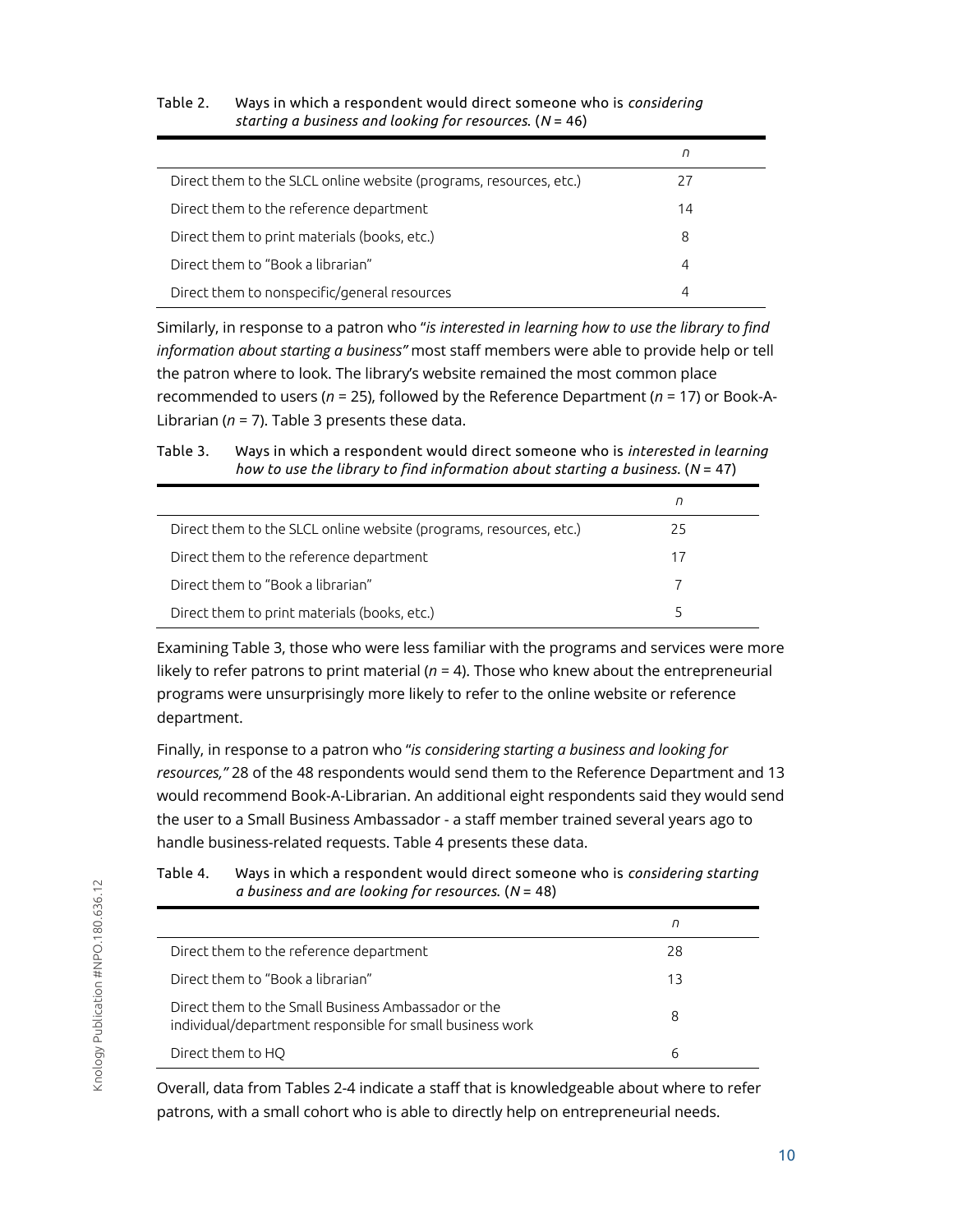Critically, even staff members who were unfamiliar with the library's business services demonstrated that they were aware of how to support patrons who came with business questions. Although those who knew about the services were more likely to suggest the "Book a Librarian" option. Table 5 presents these data.

|                                                                                                                  | Don't know $(N = 20)$ | Know $(N=25)$ |
|------------------------------------------------------------------------------------------------------------------|-----------------------|---------------|
| Answer Response                                                                                                  | n                     | n             |
| Direct them to the reference department                                                                          | 14                    | 13            |
| Direct them to "Book a librarian"                                                                                |                       | 9             |
| Direct them to the Small Business Ambassador or the<br>individual/department responsible for small business work |                       | 4             |
| Direct them to HO                                                                                                | 4                     |               |

#### Table 5. Responses based familiarity with programs and services at SLCL.

Note. Not including those who originally selected I have directly supported entrepreneurs in some way at SLCL or selected Other (Please Describe): as shown in Table 1.

#### **Commitment to provide entrepreneurial support**

Respondents were also asked to indicate their level of agreement, on a scale from -1 (*Strongly Disagree*) to 1 (*Strongly Agree*), with six statements about SLCL's commitment and their own personal commitment to support entrepreneurship in the community. The six statements were:

- Supporting the small business community in St. Louis is a vital part of what the library does.
- I am personally committed to supporting entrepreneurs and small business owners as part of my role at SLCL.
- I am interested in learning how I can better support potential entrepreneurs as part of my role at the library.
- I would like to learn more about the various ways SLCL supports entrepreneurs and small business owners.
- I am interested in the possibility of professional development related to entrepreneurship and small business resources.
- I am confident in my ability to support a library user who wants to start a business.

On average, respondents indicated moderate agreement (> 0) with all but one statement (*I am confident in my ability to support a library user who wants to start a business*). This shows that library staff have shared goals around supporting entrepreneurs, and although most individual members are not trained to provide this support themselves, they are interested in learning more and supporting patrons. Figure 1 presents the distribution of agreement from -1 (*Strongly Disagree*) to 1 (*Strongly Agree*).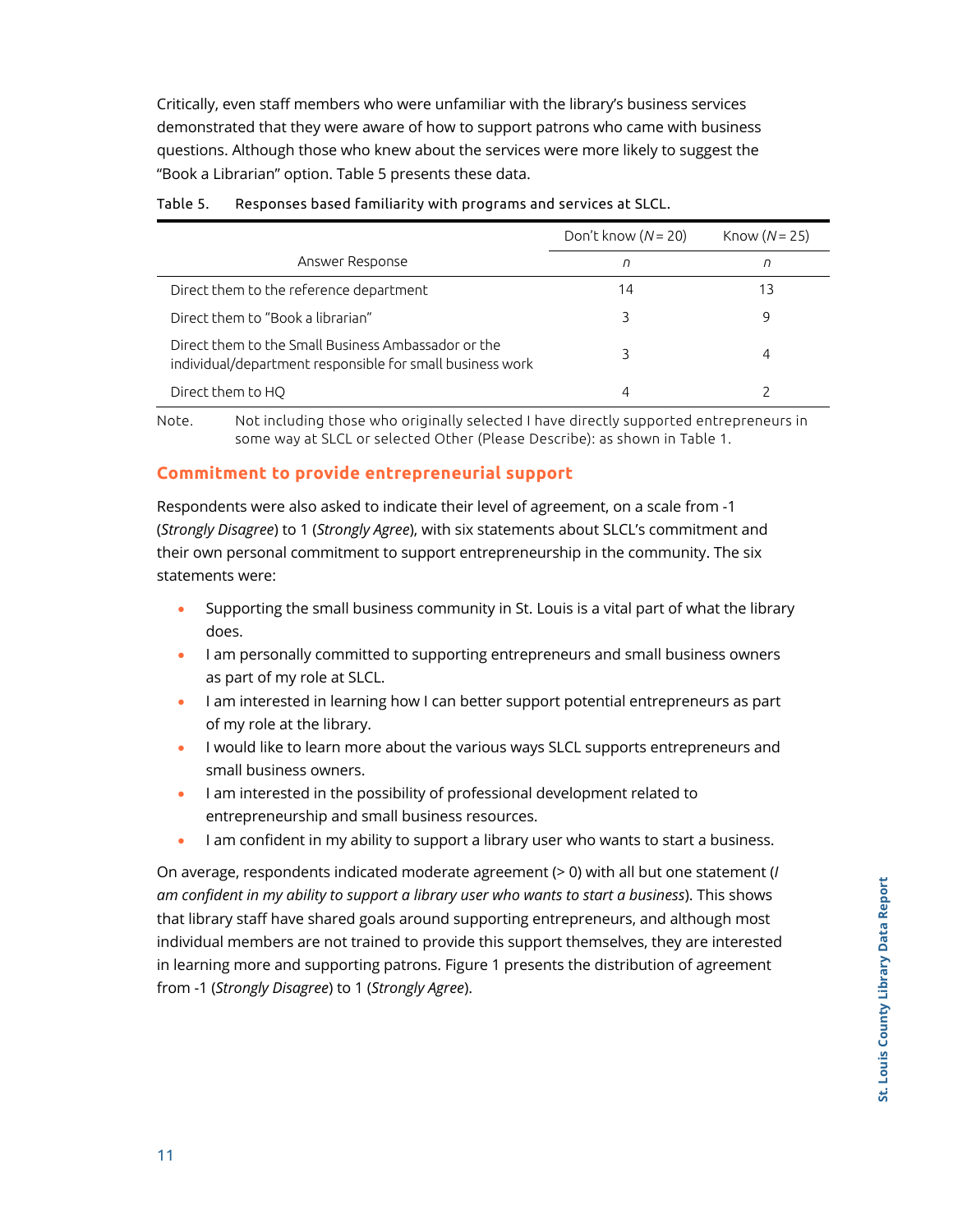

Figure 1. Distribution of agreement ratings for statements about supporting entrepreneurs. Points indicate means, boxes indicate quartiles. Scale from -1 (Strongly Disagree) to 1 (Strongly Agree).

Respondents were asked if they would *like to provide additional information or clarification on any of your answers* to the slider questions on commitment to support entrepreneurship. The most common response was that entrepreneurship is removed from their current work and that they are not sure if how it would intertwine with their work  $(n = 7)$ . One respondent explained their answer in this way: *I'd like to learn more about what we have to offer, but I'm not sure how often I'd use the information. We don't get many small business-related questions. Still, it would be useful to know just in case.*

This is followed by six respondents noting they would like more information on the subject, while four suggested that their patrons are not asking about this. One respondent emphasized that even though their patrons don't often make entrepreneurial requests, they would be a better librarian and *a better library advocate in my personal life* if they had a greater understanding of what resources the library offers to support entrepreneurship: *I don't directly work with patrons who make these requests, but I firmly believe that if I had a better understanding of what we offered, I would be better prepared to refer patrons to our resources when those occasions do arise. (I would also be a better library advocate in my personal life, as I would be able to promote our services to people in my personal life who are, or are interested in becoming, small business owners.)*

Finally, respondents were asked *what would better enable them to support a thriving small business ecosystem in St. Louis*. We received 37 responses to the question. Twenty-eight mentioned need more *training* or *information about resources.* One respondent suggested a full professional development program that covered, in depth, the skills necessary to help patrons find the information they need and the full range of entrepreneurial resources the library offers. Others suggested shorter training options, including a refresher course (webinar or in-person activity) on library resources and helpful talking points that staff can use when supporting entrepreneurial patrons. Two respondents suggested spending time with one of the respondents who is currently trained in this field.